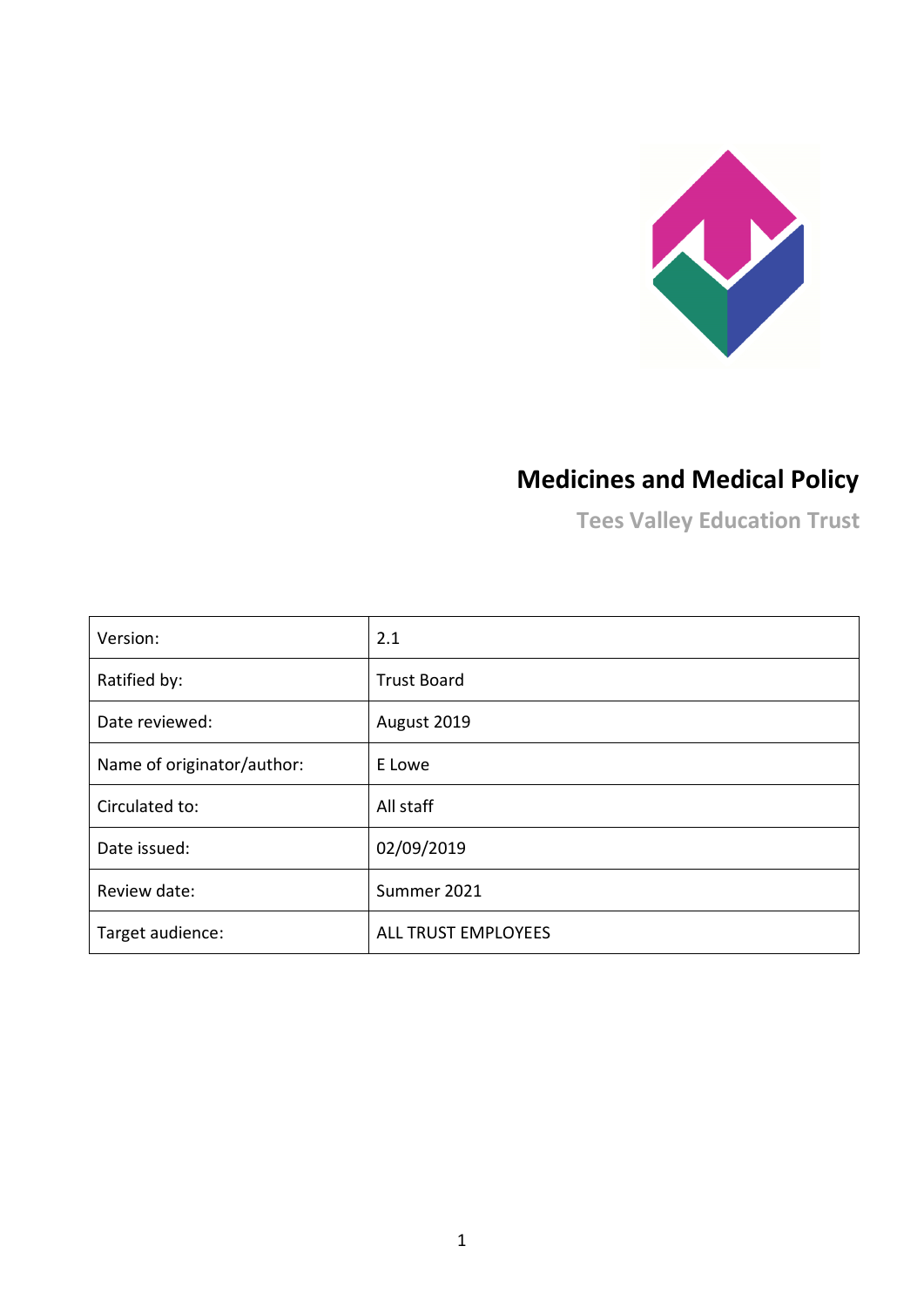

# TABLE OF CONTENTS

| 1   |                                                                            |
|-----|----------------------------------------------------------------------------|
| 2   |                                                                            |
| 3   |                                                                            |
| 4   |                                                                            |
| 5   |                                                                            |
| 6   |                                                                            |
| 7   |                                                                            |
| 8   |                                                                            |
| 9   |                                                                            |
| 10  |                                                                            |
| 11  |                                                                            |
| 12  | FORM AM1 - REQUEST FOR ACADEMY TO ADMINISTER MEDICATION 11                 |
| 13  |                                                                            |
| 14  | FORM AM3 - RECORD OF MEDICINE ADMINISTERED TO AN INDIVIDUAL CHILD14        |
| 15  | FORM AM4 RECORD OF MEDICINES ADMINISTERED TO ALL CHILDREN 16               |
| 16  |                                                                            |
| 17  | FORM AM6 - NOTIFYING PARENTS OF THE USE OF INHALERS IN THE ACADEMY  18     |
| 18  | FORM AM7 - NOTIFYING PARENTS OF THE EMERGENCY ADMINISTRATION OF MEDICINE19 |
| 19  |                                                                            |
| 20. |                                                                            |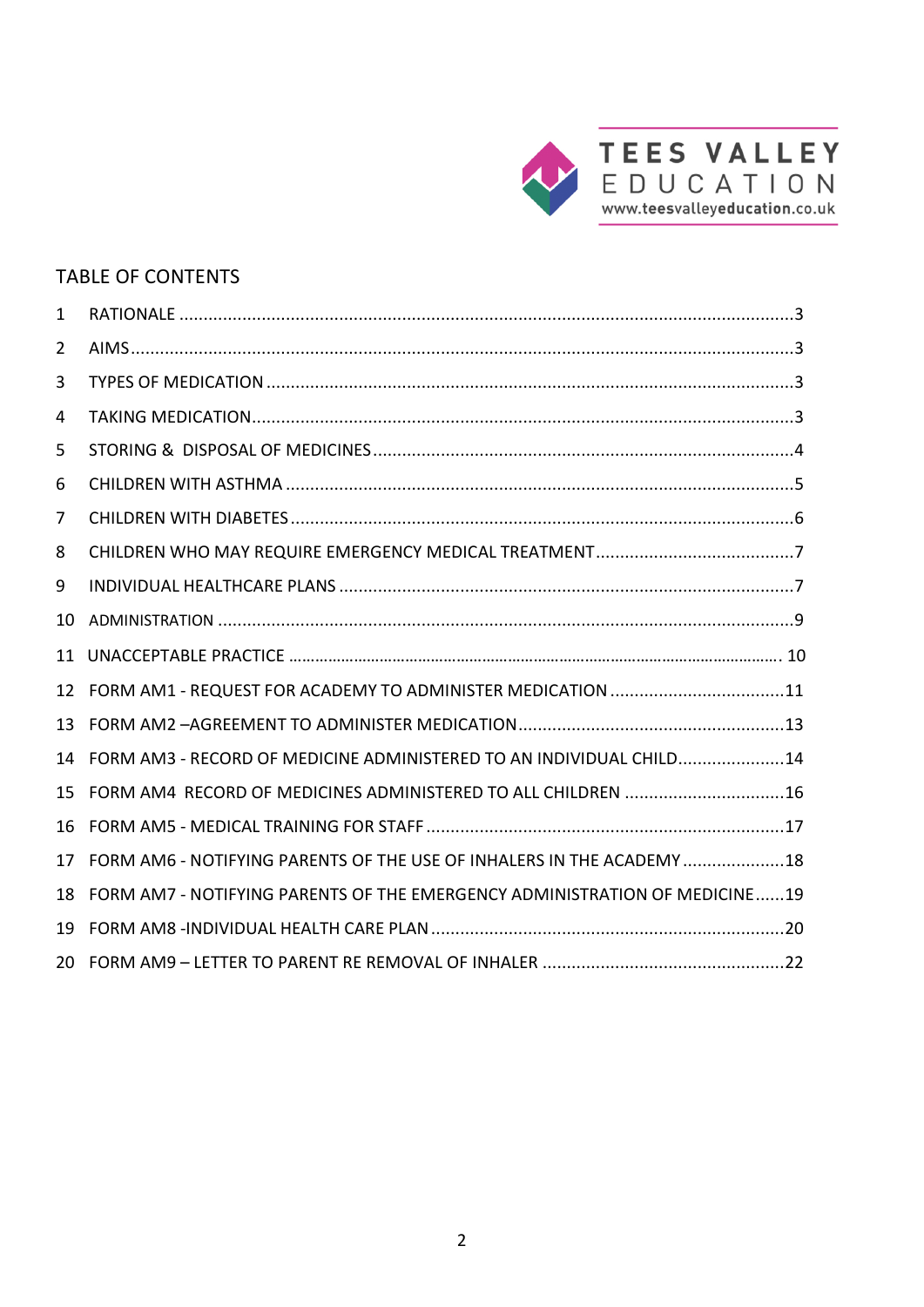## <span id="page-2-0"></span>**1 RATIONALE**

Children with medical needs have the same rights of admission to an Academy, or setting, as other children. Most children will, at some time, have short-term medical needs, perhaps entailing finishing a course of medicine, such as antibiotics. Some children, however, have longer term medical needs and may require medicines on a long-term basis to keep them healthy; for example children with well-controlled epilepsy or ADHD. Others may require medicines in particular circumstances, such as children with severe allergies who may need an adrenaline injection or those with a type of epilepsy that requires rescue medication. Children with severe asthma may have a need for daily inhalers and additional doses during an attack.

#### <span id="page-2-1"></span>**2 AIMS**

The aim of this policy is to clarify the academy's and parents' responsibilities in relation to medicines in the academy.

#### <span id="page-2-2"></span>**3 TYPES OF MEDICATION**

(to be stored in a locked cupboard in the office or classroom as appropriate – see 7. Storing Medicines)

- Short term e.g. paracetamol (i.e. Calpol), antibiotics / hay fever relief (only to be held in academy if child needs 4 or more doses a day)
- Long term e.g. ADHD medication, inhaler
- Emergency e.g. Epi-pen, Piriton, Bucclam Midazolam

Staff must not be under the influence of alcohol or any other substance, including medication, which may affect their ability to care for children. Medical advice should be sought. Staff medication should also be stored securely.

#### <span id="page-2-3"></span>**4 TAKING MEDICATION**

If a parent wishes a child to take a prescribed medicine during the time their child will be in the academy they should:

• Arrange with the academy office or EHT/Head Teacher/Deputy Headteacher to come into the academy to administer the medicine themselves if they so wish.

OR

- Complete an academy Medicine Form (Form AM1), requesting permission of the Head of Academy or his / her nominee to administer the medicine.
- Deliver the medicine together with the form to the academy office where it will be kept securely. It also needs collecting by the adult and not the child.
- Permission should never be taken over the telephone or after medication has been given.
- The EHT/Headteacher / Deputy Head may have made the decision that parents/carers can administer non- prescribed medicines to their own children.

If the EHT/Headteacher / Deputy Head agrees to the administration of medicine, then Form AM2 will be completed and a copy given to parents confirming the details of the arrangement.

Any prescribed medicines brought into the academy for staff to administer should: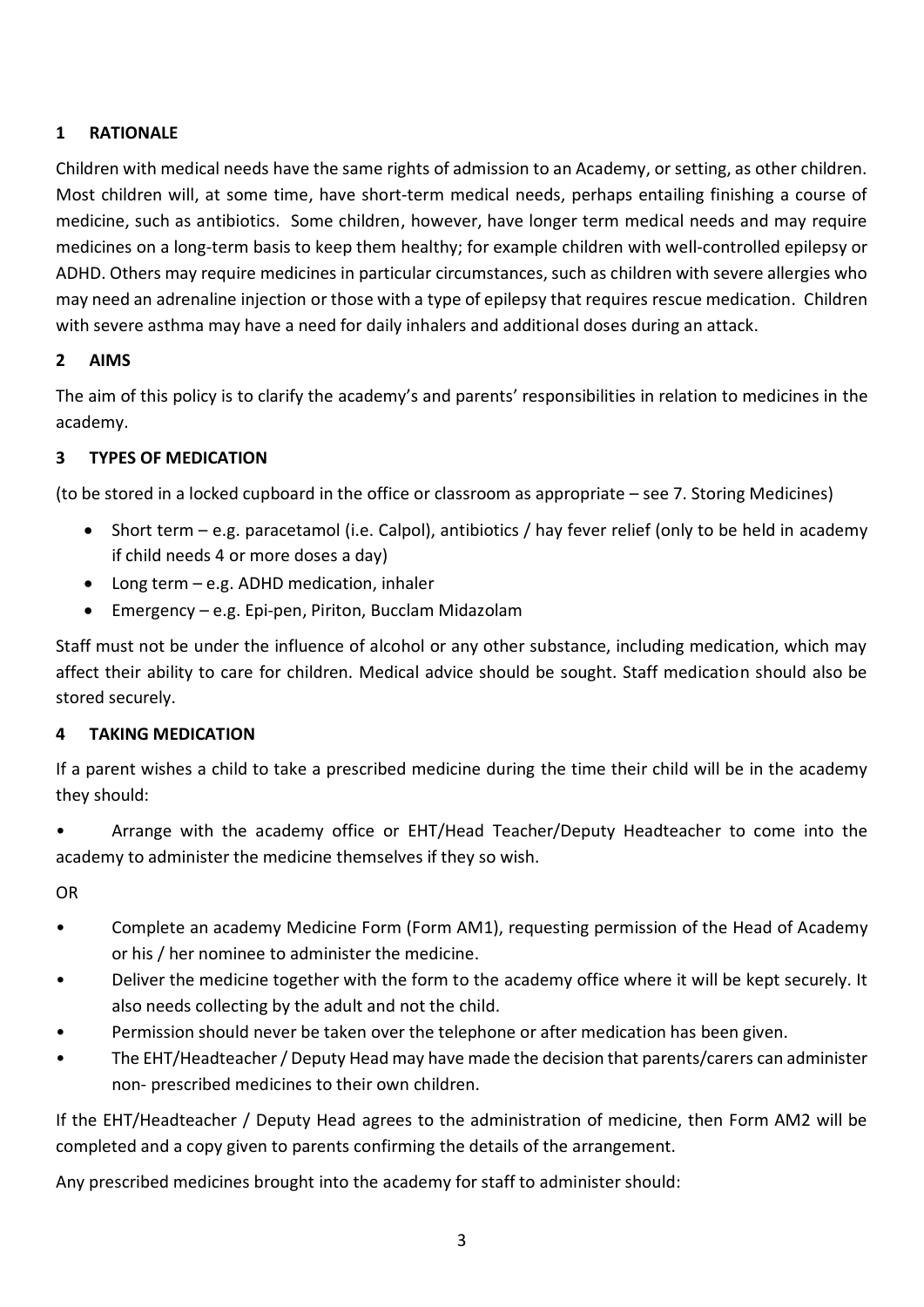- Be in date and in the original container / packaging, showing the patient's label as provided by the Pharmacist, with no alterations to the label evident, (labels with no Pharmacist's logo should not be accepted. If in doubt, phone the Pharmacist) together with a clean medicine spoon or measuring cup and be clearly labelled with: Contents i.e. name and type of medicine
	- a. Child's name
	- b. Date
	- c. Dosage (variations in dosage cannot be made on parental instruction alone)
	- d. Prescribing doctor's name
	- e. Never be ground-up, split open or chewed

If medication states 'as directed', 'as required' or 'no more than 4 times a day' etc., it should never be administered without first checking when the previous dose was taken and also checking the maximum dosage. Parents must inform the prescribing NHS doctor, nurse, dentist or pharmacist that any future medication must state specific dosage.

Clear records of medication brought into and administered in the academy for individual children are maintained. The academy will keep a daily record of all medicines administered by them (Form AM3). This is kept in the academy office. Only one child at a time should be in the room for medication.

Note:

- If a child refuses to take the medication, academy staff will not force them to do so. In this event staff will follow the procedure agreed in the individual healthcare plan and parents will be contacted immediately. If necessary the academy will call emergency services.
- If a parent considers the child is capable of carrying and managing their own medication e.g. asthma inhaler, topical cream/lotion etc. they must complete the form to indicate this.
- Topical lotions and creams e.g. emollients and sunscreen may be brought into academy for application by the child with the permission of the Head teacher. Academy staff are not permitted to apply any lotions or sprays to children.
- Cough sweets / throat lozenges etc. are not medicines and are not allowed in the academy.
- Any misuse of medication should always be reported to the relevant health or social care agency i.e. if a child brings in and gives out 'Grandma's' medication.
- Ofsted and local child protection agencies must be notified within 14 days of any serious accident, illness or injury to, or death of, any child while in their care, and of the action taken.

# <span id="page-3-0"></span>**5 STORING AND DISPOSAL OF MEDICINES**

The Head teacher is responsible for making sure that medicines are stored and disposed of safely.

- Large volumes of medicines should not be stored.
- Staff will only store, supervise and administer medicine that has been prescribed for an individual child.
- Medicines should be stored strictly in accordance with product instructions, (paying particular note to temperature) and in the original container in which dispensed.
- Staff will ensure that the supplied container is clearly labelled with the name of the child, the name and dose of the medicine, and the frequency of administration. This should be easy if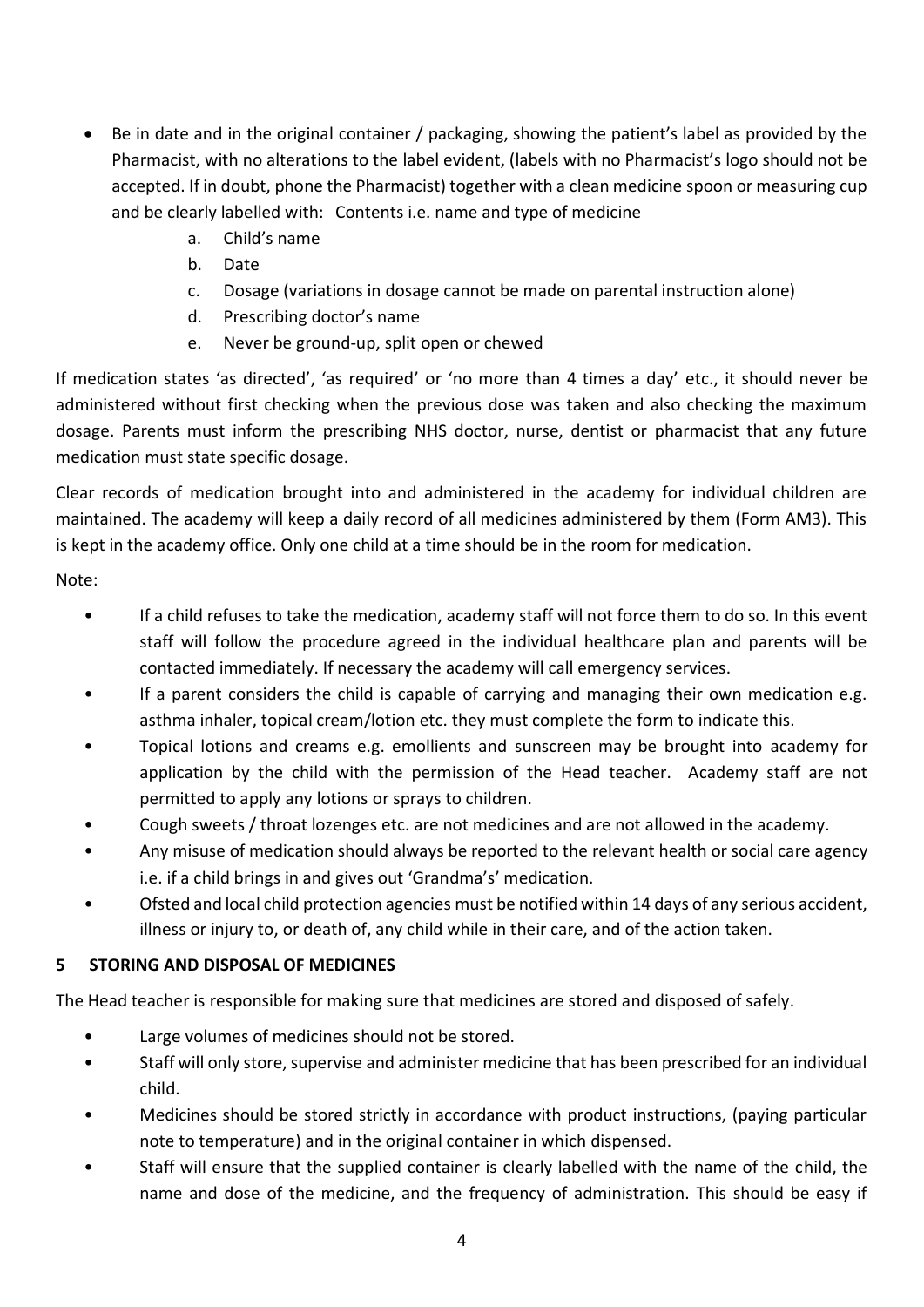medicines are only accepted in the original container as dispensed by a pharmacist in accordance with the prescriber's instructions.

- Where a child needs two or more prescribed medicines, each should be in a separate container, and a separate set of forms completed for each one (i.e. Forms AM1, AM2 and AM3)
- Non-healthcare staff should never transfer medicines from their original containers.
- Children should know where their own medicines are stored, and who holds the key.
- All emergency medicines, such as asthma inhalers and adrenaline pens, should be readily available to children and should not be locked away. Each classroom will have an accessible, clearly labelled, sealed box or bum-bag in which to store these emergency medicines.
- Other non-emergency medicines should be kept in a secure cabinet in the office or in a locked fridge where they are not accessible to children. The keys for which will be held by office staff.
- Certain medicines need to be refrigerated. They should be kept in a locked refrigerator containing no food etc. to prevent cross-contamination.
- In the event of educational visits, medicines should be stored in a lockable bag or box and kept under the supervision of an adult. A thermal bag containing a freeze-block should be used to store temperature sensitive medications whilst on educational visits. The special medical requirements of children should always be noted by the educational visit co-ordinator clearly on the event risk assessment, and shared with those staff taking part in the visit. It should never be assumed that staff are aware of children's individual medical needs.
- When no longer required, medicines should be returned to the parent to arrange for safe disposal, never to be disposed of by academy staff.
- Any sharps instruments required in the administration of medical procedures should be disposed of in a medical sharps container, and collected regularly by a sanitation company.
- Children who are transported to / from the academy should not carry their own medication on the journey to or from the academy. Parents of transported children are responsible for delivering and collecting medicines to/from the academy, or should make their own arrangements with the LA transport team.
- LA transport teams are responsible for producing their own transport health care plan for any child they transport who requires emergency medical treatment, and this should be completed by agreement with the parent/carers.

# <span id="page-4-0"></span>**6 CHILDREN WITH ASTHMA**

Children with asthma need to have immediate access to their reliever inhalers (and spacers) when they need them.

The Human Medicines (Amendment) (No. 2) Regulations 2014 allow schools/academies to buy salbutamol inhalers, without a prescription, for use in emergencies.

The emergency salbutamol inhaler should only be used by children, for whom written parental consent for use of the emergency inhaler has been given, who have either been diagnosed with asthma and prescribed an inhaler, or who have been prescribed an inhaler as reliever medication.

The inhaler can be used if the pupil's prescribed inhaler is not available (for example, because it is broken, or empty).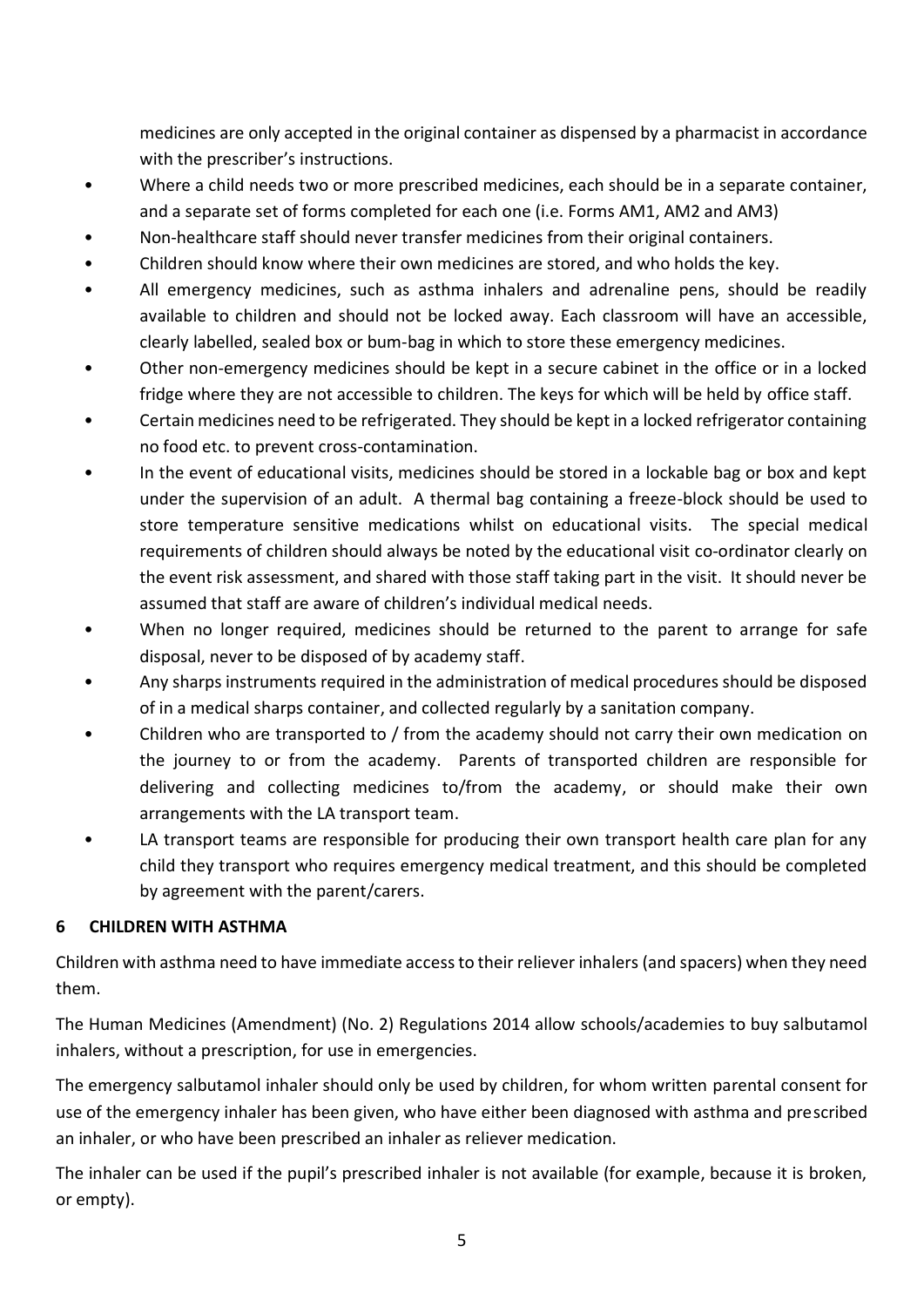Each academy should purchase inhalers and Aero Chambers (also known as a spacer device) to be used in emergency. It is always advisable for children to use the aero chambers, regardless of age, as this ensures correct delivery of the salbutamol into the body.

Academy inhalers and Epi-Pen's should be kept in strategic locations in the academy and their whereabouts should be made known to staff and labelled clearly.

Inhaler devices usually deliver asthma medicines. An aero chamber is used with most inhalers, and the child may need some help to do this. It is good practice to support children with asthma to take charge of and use their inhaler from an early age, and many do.

Children who are able to use their inhalers themselves should be allowed to carry them with them. If the child is too young or immature to take personal responsibility for their inhaler, staff should make sure that it is stored in a safe but readily accessible place, and clearly marked with the child's name.

Inhalers should always be readily available during physical education, sports activities and educational visits.

For a child with severe asthma, the health care professional may prescribe a spare inhaler to be kept in the academy or setting.

All pupils with an inhaler will have individual health-care plan drawn up by the academy in conjunction with parents and supported by the Health Service, which must be adhered to.

Staff are alerted to pupils with severe conditions with pupils' photographs, together with an outline on medical protocols. The academy will also keep an up to date Asthma register, visibly displayed in the staff room.

As with other medicine, a record should be kept each time the inhaler is used and parents informed using the academy notification to parents form.

Each academy will keep an Asthma Register and update this termly. This will be displayed alongside IHCPs and also with the emergency academy inhalers.

#### <span id="page-5-0"></span>**7 CHILDREN WITH DIABETES**

Diabetes is a life-long condition in which the amount of glucose (sugar) in the blood is too high because the body's way of converting glucose into energy is not working as it should. Children with diabetes usually require a high level of supervision throughout the day, and extra care needs to be taken in relation to their food intake, exercise and emotional state i.e. stress levels. Every child with diabetes is different and their care requirements should be detailed very clearly in the Individual Health Care Plan.

Staff will receive training from the Academy Nurse or Diabetes Team on the management of diabetes and how to respond in an emergency. Children with diabetes require adults to help them in the following areas:

- Taking insulin during the time they are in the academy.
- Help with taking blood tests recording each time they have taken a test and knowing what blood levels are considered 'normal' or a 'cause for concern'.
- Access to extra snacks/drinks before, during and after PE. If so, the care plan should clearly state what the child needs and when. Snacks/drinks should be stored in the child's class and taken on educational visits. NOTE: Parents are responsible for providing the academy with snacks/drinks.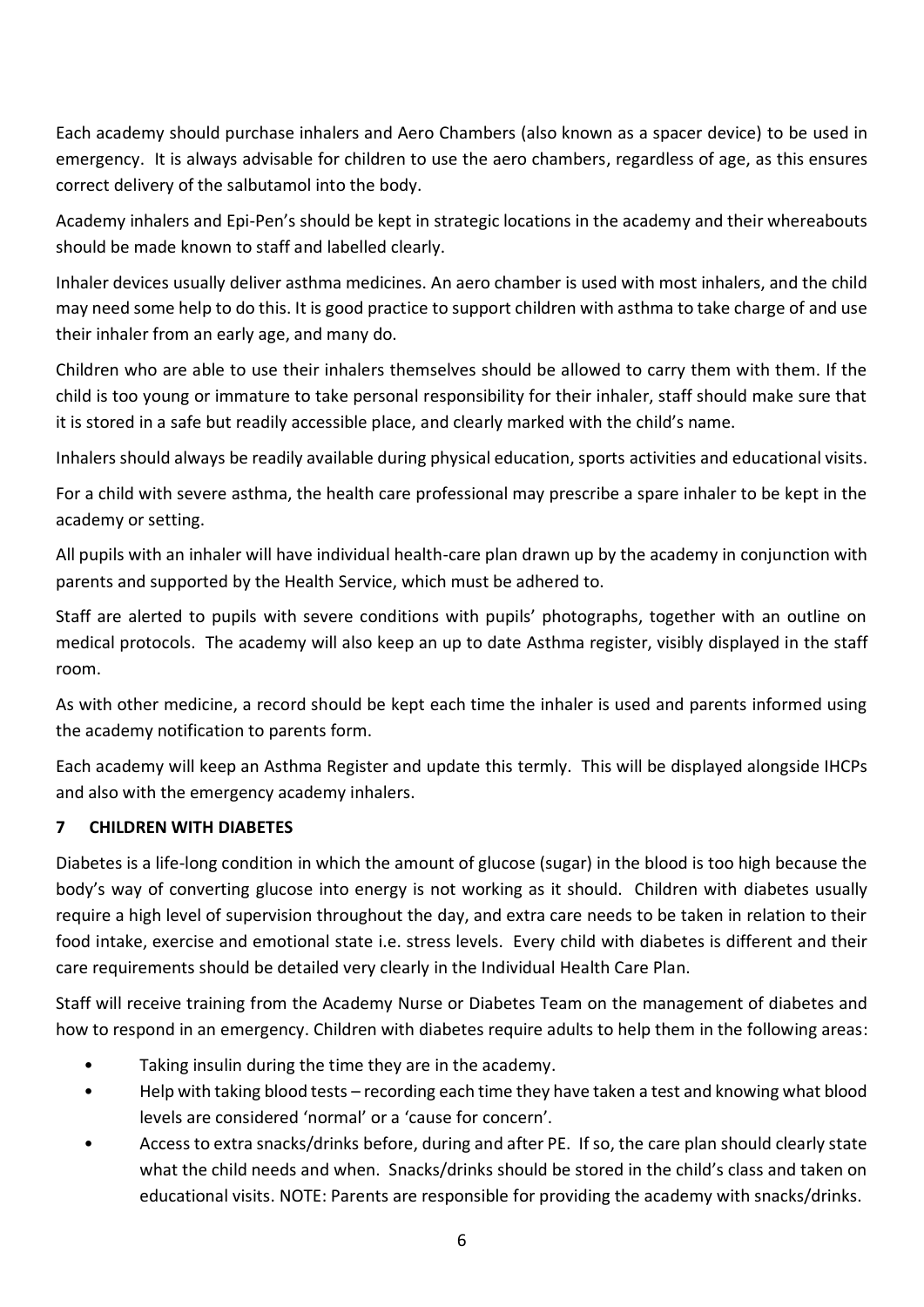- Recognising the signs of a hypo and hyper episode and know how to respond.
- Monitoring their well-being during and after meal times food choices, especially carb counting, are an important part of diabetes management.
- Provisions which allow the child to have their injections in a quiet, private place. This should be identified on the Care Plan.
- Monitoring their well-being during physical activity. Physical activity increases the amount of glucose used by the muscles for energy, so it may sometimes lower blood glucose levels.

For more complex diabetes, some children have their condition managed through the continual use of an insulin pump or cannula. Academy protocol should be followed in respect to wound care, infection control and the safe management and disposal of medical equipment and sharps.

# <span id="page-6-0"></span>**8 CHILDREN WHO MAY REQUIRE EMERGENCY MEDICAL TREATMENT**

Where children are considered to be sufficiently responsible to carry their emergency treatment on their person i.e. Epi Pen, there should always be a spare set kept safely which is not locked away and is accessible to all staff.

It is good practice for each child who requires an Epi Pen, for two to be stored in the academy, in the event that a second injection is required 5 minutes after the first injection, or, in the event the first injection is not successfully discharged (emergency services will advise on this).

It is often quicker for staff to use an injector that is with the child rather than taking time to collect one from a central location.

All pupils will have individual health-care plans drawn up by parents, healthcare practitioners and the academy, which must be adhered to.

Staff are alerted to pupils with severe conditions with pupils' photographs, together with outline medical protocols in the file in the Main Office for reference.

As with other medicine, a record should be kept each time emergency medication is used and parents informed by telephone and followed up in writing.

Whole academy medicine awareness training is carried out by the academy nurse and written confirmation of competency is provided. New staff are informed as part of their induction.

Medical reviews are carried out at the beginning of each academic year. Parents are asked to confirm medical conditions and whether medication is required in the academy. Care plans are also reviewed and updated at this time but can also be updated at any time during the year.

# <span id="page-6-1"></span>**9 INDIVIDUAL HEALTHCARE PLANS (IHCP)**

Individual Healthcare Plans help to ensure that pupils with medical conditions are supported effectively and give clarity about key information and actions that are required to support the child effectively.

- Individual Health Care Plans should be written for every child who has medication in the academy (except for short term antibiotics).
- Individual Health Care Plans will be accessible to all who need to refer to them, while preserving confidentiality.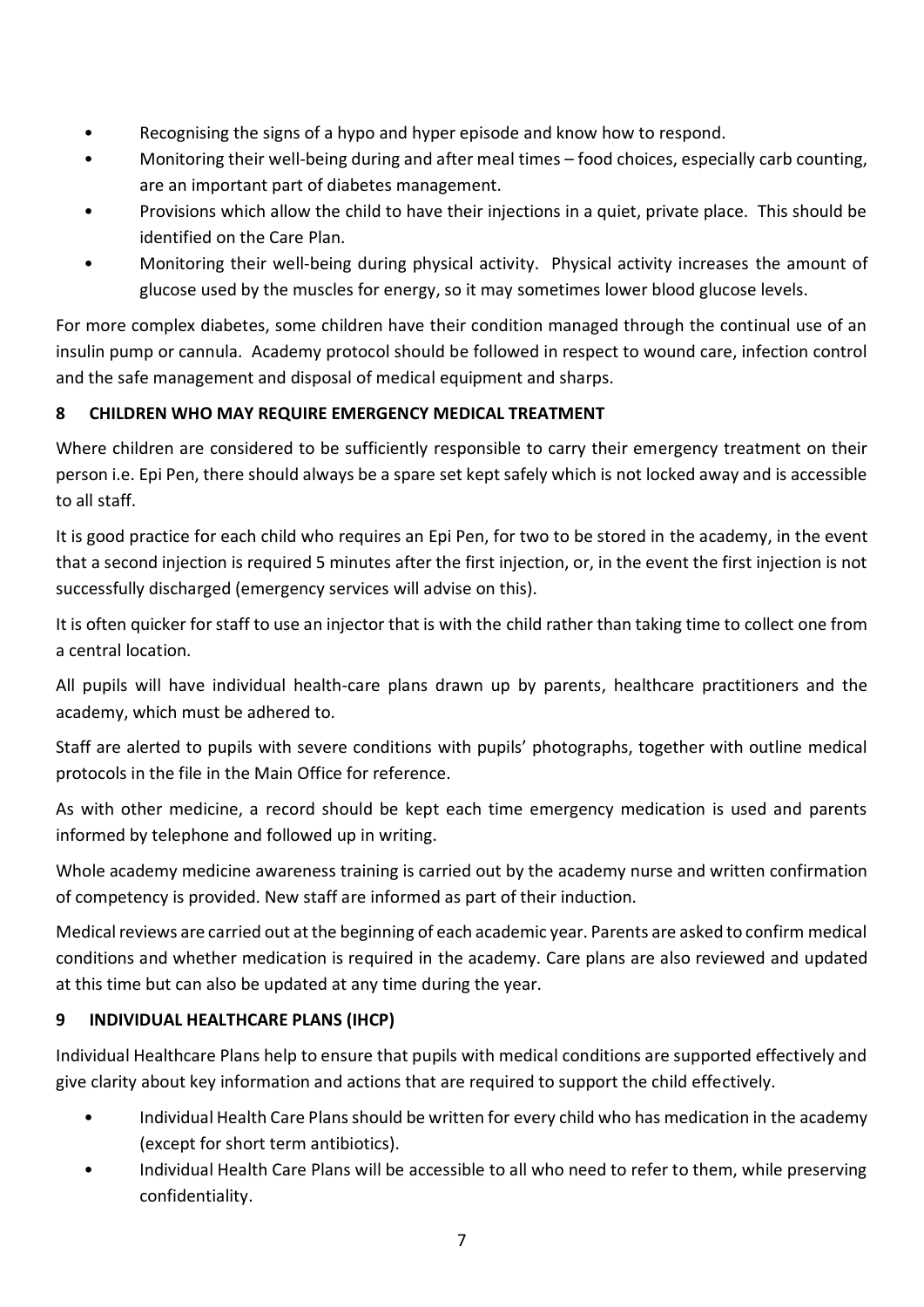- Individual Health Care Plans should be drawn up in partnership between the academy, parents, and a relevant healthcare professional where necessary. This may include presentation of documentation related to the child's condition, and should indicate which professionals are involved.
- The Board should ensure that plans are reviewed at least annually or earlier if evidence is presented that the child's needs have changed.
- Where the pupil has a special educational need identified in a EHC plan, the individual healthcare plan is linked to or becomes part of the EHC plan.
- Where a pupil is returning to the academy following a period of hospital education or alternative provision, the academy will ensure that the Individual Healthcare Plan identifies the support the child will need to reintegrate effectively, and those professionals involved with overseeing the child's healthcare.

The format of Individual Health Care Plans may vary for the specific needs of each pupil. However, the following information should be considered:

- The medical condition, its triggers, signs, symptoms and treatments.
- The pupil's resulting needs, managing the condition, medication and other treatments.
- Specific support for the pupil's educational, social and emotional needs.
- The level of support needed.
- Who will provide this support, their training expectations, proficiency to provide support and cover arrangements for when they are unavailable?
- Who in the academy needs to be aware of the child's condition and support required, and is there consent to inform others?
- Arrangements for written permission from parents and the EHT/Headteacher/Deputy Head for medication to be administered and the signed consent form is to be attached to the Healthcare Plan.
- Separate arrangements or procedures required for academy trips or other activities outside of the normal timetable that will ensure the child can participate e.g. risk assessments.
- Where confidentiality issues are raised by the parent/child, the designated individuals to be entrusted with information about the child's condition.
- Essential facts should be included e.g. name, date of birth, address, current photograph of child's face (not a side profile), names of parents/carers, contact telephone numbers, emergency contact person and telephone number, doctor's name, nature of medical difficulty, the key facts about how the pupil is affected by his/her medical condition, details of the medication prescribed and the treatment regime, the name and contact number of key personnel (e.g. staff, paediatrician, academy doctor), steps to be taken in an emergency, details of personnel and equipment that will be required, procedures to be taken to administer the treatment or medication, where the medication will be kept and who can access it, when and how often the care plan will be reviewed and who will be in involved in that process. Any contraindications should also be clearly stated.
- Staff should review: training required, risks involved, cautions or requirements, additional guidelines if there is a need to lift or move a child, who is responsible for drawing up and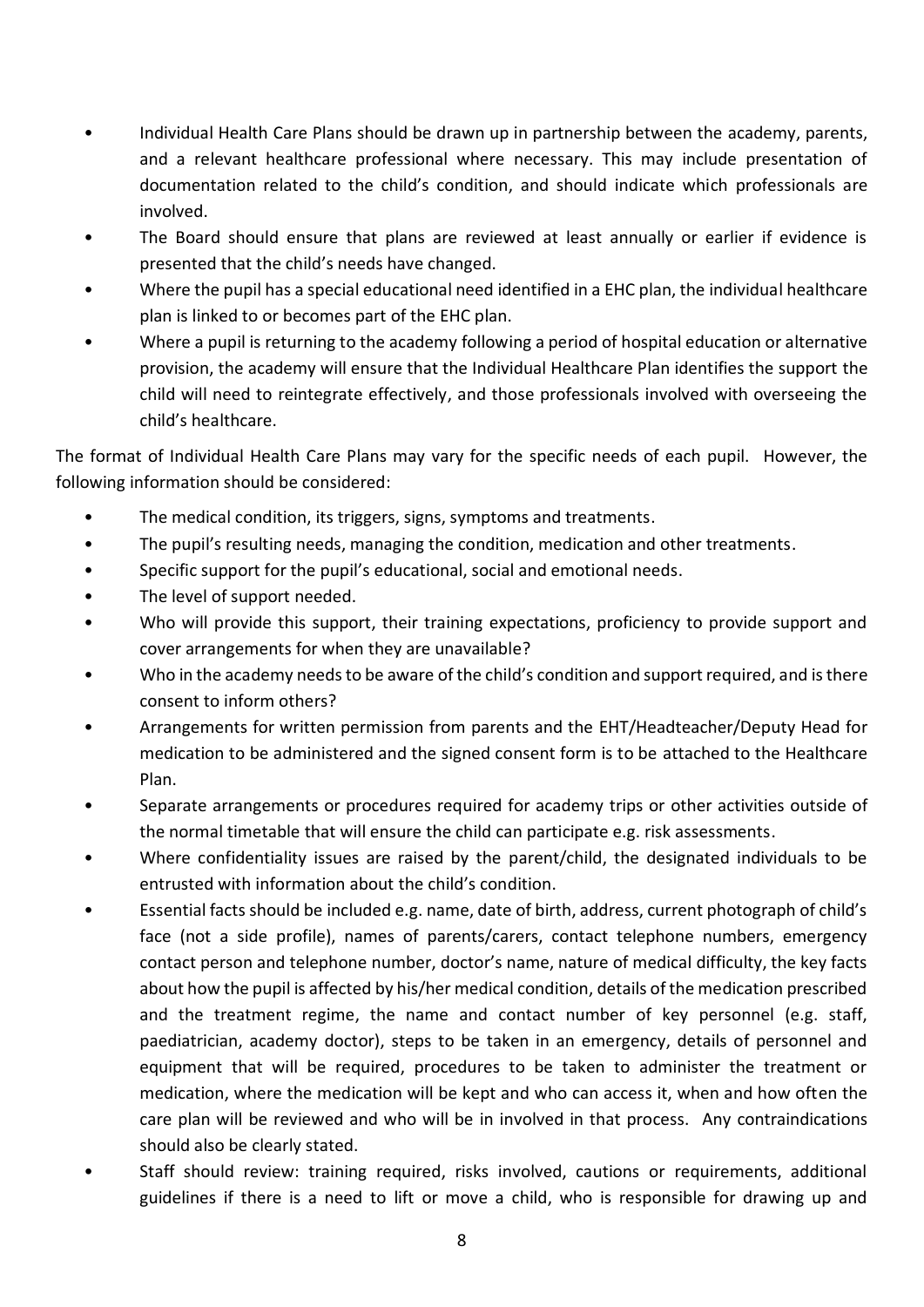monitoring the plan, and cultural or religious beliefs that could cause difficulties for the child or staff.

An Individual Healthcare Plan should:

- Give correct factual information.
- Give information that enables staff to correctly interpret changes within the child's condition and action required.
- Be kept where it can be easily accessible and taken with the child on educational visits etc.
- Be accurate, accessible, easy to read, and give sufficient detail that the staff know exactly how to deal with the child's needs.

The care plan should be broken down into four distinct sections:

- 1. Identification Details
	- Name of child
	- Date of birth
	- Address
	- Academy/setting id (class, year etc.)
	- Current photograph (child's face not a side profile)
- 2. Medical Details
	- Medical condition
	- Treatment regime
	- Medication prescribed or otherwise
	- Side effects/contraindications
	- Action to be taken in event of emergency or crisis
- 3. Contact Details
	- Parents/carers
	- Alternate family contact (persons nominated by parents/carers
	- Doctor/Paediatrician/Pharmacy
	- Any other relevant Health Professional
- 4. Facilities Required
	- Equipment and accommodation
	- Staff training/management/administration
	- Consent
	- Review and update

#### <span id="page-8-0"></span>**10 ADMINISTRATION OF MEDICATION**

Only members of staff who have undertaken certified Administration of Medications training are permitted to administer medication(s) to children. This training can be undertaken as an online module, providing the certification awarded is part of a recognised and accredited body. The administration of long-term medications will be logged on a MAR chart and stored securely with pupil medical information.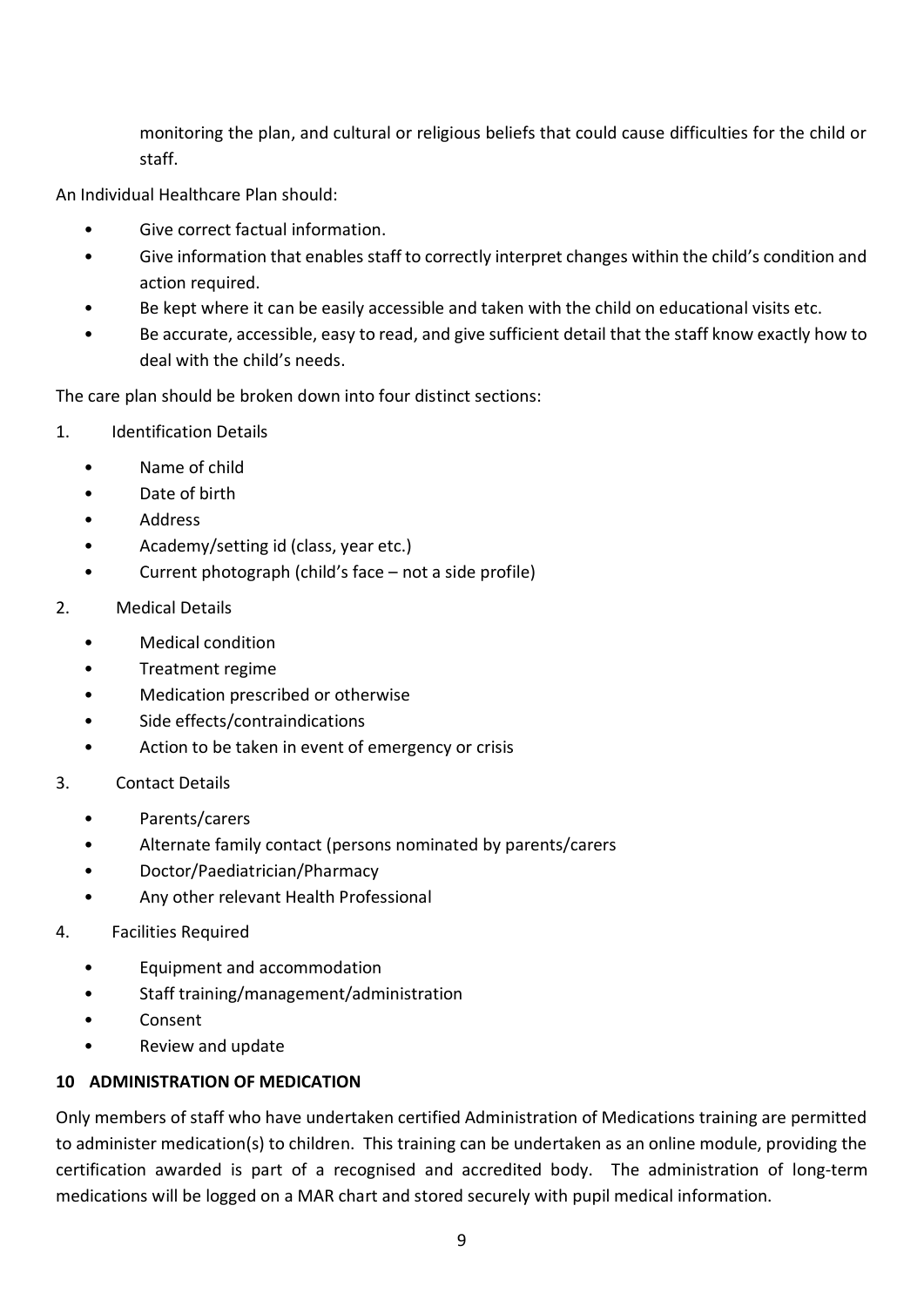#### **11 UNACCEPTABLE PRACTICE**

The Trust Board should ensure that the academy's policy is explicit about what practice is not acceptable. Although academy staff should use their discretion and judge each case on its merits with reference to the child's individual healthcare plan, it is **NOT** generally acceptable practice to:

- prevent children from easily accessing their inhalers and medication and administering their medication when and where necessary;
- draw unnecessary attention to a child because of their medical condition or their requirement for medication;
- assume that every child with the same condition requires the same treatment;
- ignore the views of the child or their parents; or ignore medical evidence or opinion, (although this may be challenged);
- send children with medical conditions home frequently or prevent them from staying for normal academy activities, including lunch, unless this is specified in their individual healthcare plans;
- if the child becomes ill, send them to the academy office or medical room unaccompanied or with someone unsuitable;
- penalise children for their attendance record if their absences are related to their medical condition e.g. hospital appointments;
- prevent pupils from drinking, eating or taking toilet or other breaks whenever they need to in order to manage their medical condition effectively;
- require parents, or otherwise make them feel obliged, to attend the academy to administer medication or provide medical support to their child, including with toileting issues. No parent should have to give up working because the academy is failing to support their child's medical needs.
- prevent children from participating, or create unnecessary barriers to children participating in any aspect of academy life, including trips, e.g. by requiring parents to accompany the child.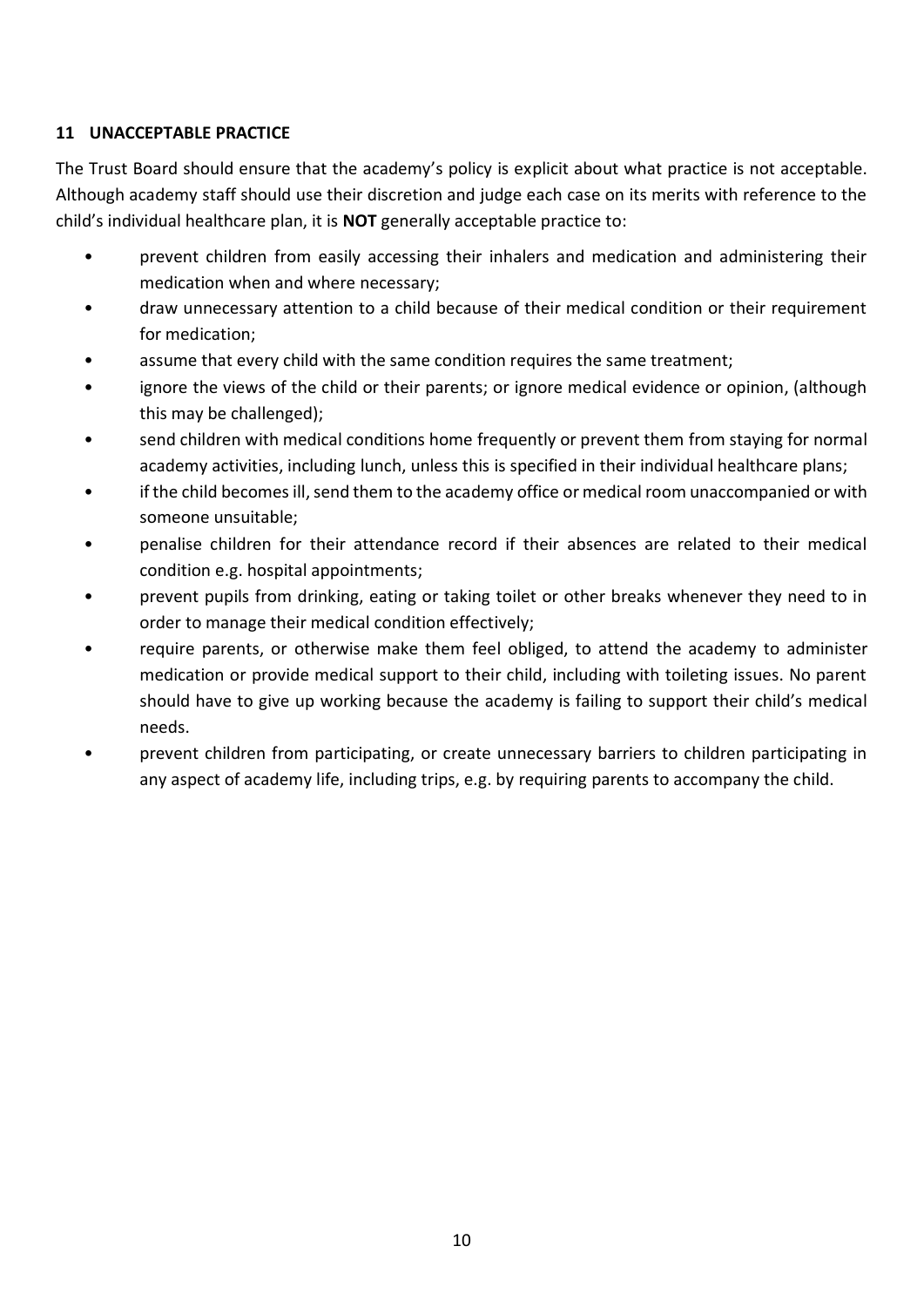#### <span id="page-10-0"></span>**12 FORM AM1 - REQUEST FOR ACADEMY TO ADMINISTER MEDICATION**

The academy will **not** give medicine to your child unless you complete and sign this form, and the EHT / Headteacher / Deputy Head has agreed that academy staff can administer the medication.



 $\mathbf{I}$ 

**TEES VALLEY** EDUCATION www.teesvalleyeducation.co.uk

| <b>PUPIL DETAILS</b>                                                |     |                                                                               |                                                                                                                                   |  |
|---------------------------------------------------------------------|-----|-------------------------------------------------------------------------------|-----------------------------------------------------------------------------------------------------------------------------------|--|
| Surname:                                                            |     | First name(s):                                                                |                                                                                                                                   |  |
| Address:                                                            |     |                                                                               |                                                                                                                                   |  |
| Male/Female:                                                        |     | Date of birth:                                                                |                                                                                                                                   |  |
| Condition/ Illness:                                                 |     |                                                                               |                                                                                                                                   |  |
| <b>MEDICATION</b>                                                   |     |                                                                               |                                                                                                                                   |  |
| Name / type of<br>medication:<br>(as described on the<br>container) |     |                                                                               |                                                                                                                                   |  |
| Length of time your<br>child will need to take<br>this medication:  |     | Date dispensed:<br>(as described on the<br>container)                         |                                                                                                                                   |  |
| <b>Full directions for use:</b>                                     |     |                                                                               |                                                                                                                                   |  |
| Dosage and method:                                                  |     |                                                                               |                                                                                                                                   |  |
| Timing:                                                             |     |                                                                               |                                                                                                                                   |  |
| Special precautions:                                                |     |                                                                               |                                                                                                                                   |  |
| Side effects:                                                       |     |                                                                               |                                                                                                                                   |  |
| <b>Supervised self</b><br>administration<br>permissible:            | Yes | No                                                                            | (Circle as appropriate)                                                                                                           |  |
| Procedures to take in<br>an emergency:                              |     |                                                                               |                                                                                                                                   |  |
|                                                                     |     | contacted immediately. If necessary the academy will call emergency services. | NB If your child refuses to take the prescribed medication, academy staff will not force them to do so. In this event you will be |  |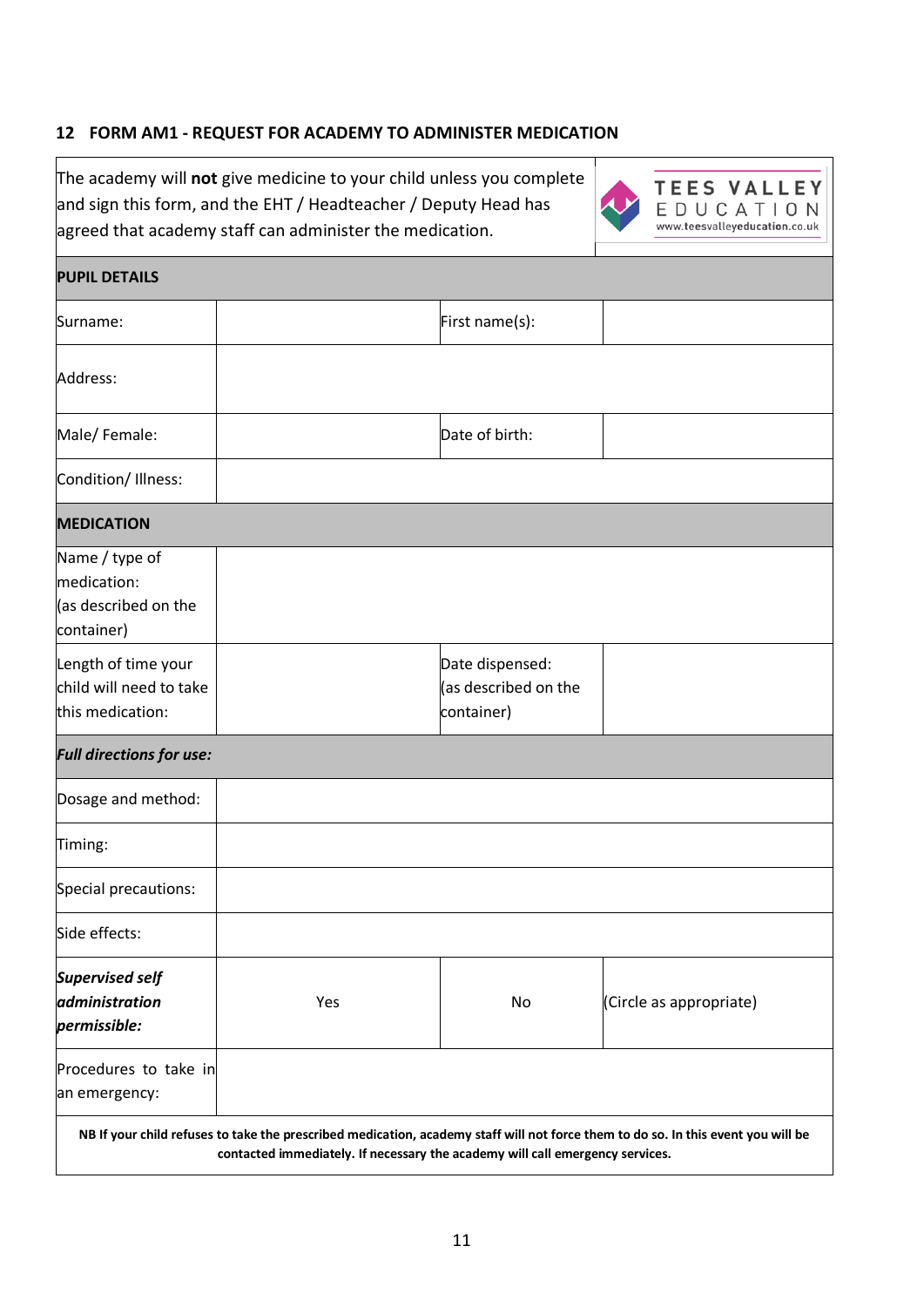| <b>CONTACT DETAILS</b>                                                                 |                                                                                                          |                                 |                                                                                                                                          |  |
|----------------------------------------------------------------------------------------|----------------------------------------------------------------------------------------------------------|---------------------------------|------------------------------------------------------------------------------------------------------------------------------------------|--|
| Name:                                                                                  |                                                                                                          | telephone<br>Daytime<br>number: |                                                                                                                                          |  |
| Relationship to pupil:                                                                 |                                                                                                          | Alternative contact<br>number:  |                                                                                                                                          |  |
| ٠<br>Child's name<br>٠<br>Date<br>٠<br><b>Dosage</b><br>Prescribing doctor's name<br>٠ | medicine spoon or measuring cup and be clearly labelled with:<br>Contents i.e. name and type of medicine |                                 | I understand that I must deliver the medicine to the agreed member of staff in its original container / packaging, together with a clean |  |

**I accept that this is a service which the academy is not obliged to undertake.**

| Signature: | Date. |  |
|------------|-------|--|
|            |       |  |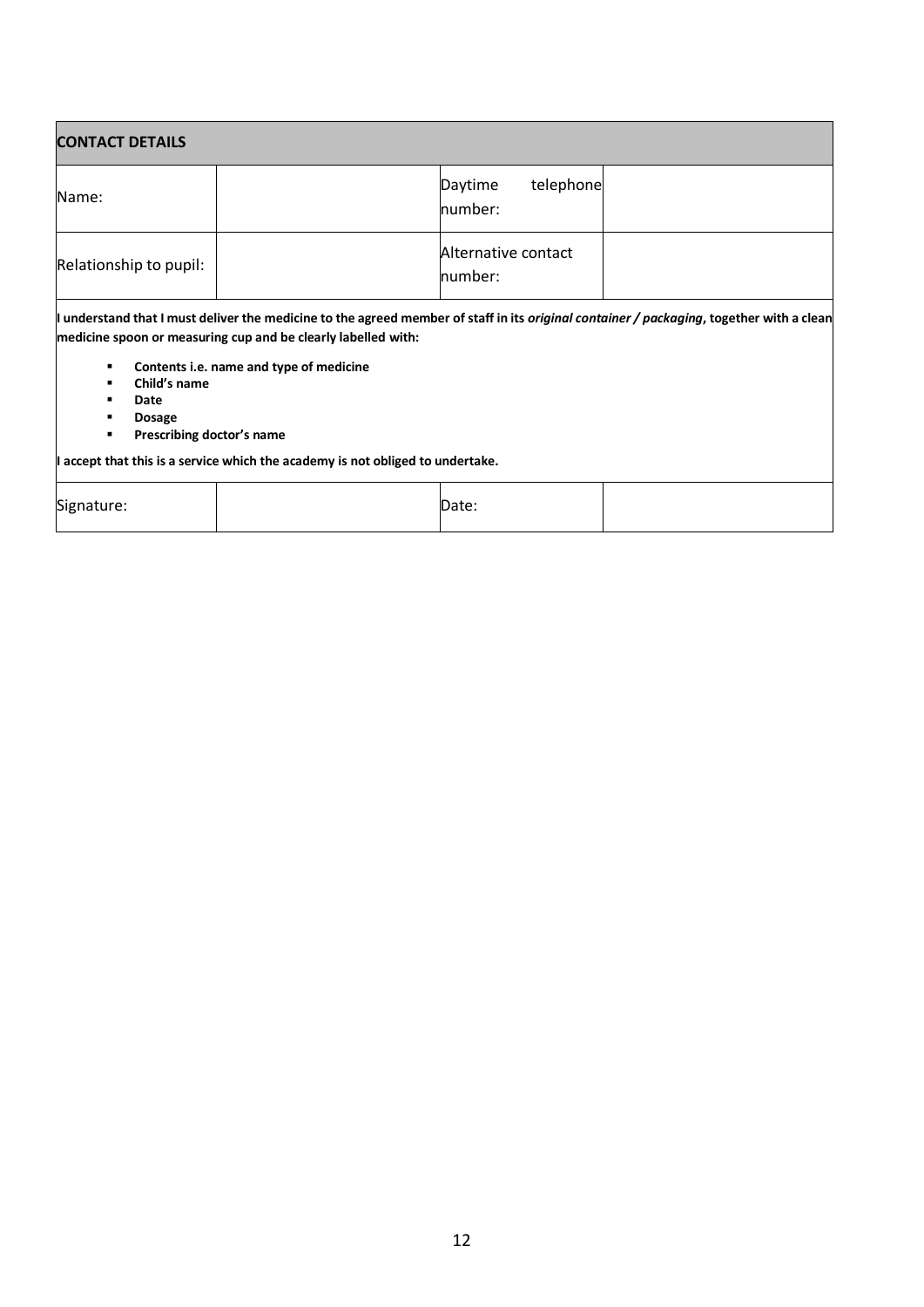<span id="page-12-0"></span>

| 13 FORM AM2 - AGREEMENT TO ADMINISTER MEDICATION                                                              |                 | <b>TEES VALLEY</b><br>EDUCATION |
|---------------------------------------------------------------------------------------------------------------|-----------------|---------------------------------|
|                                                                                                               |                 | www.teesvalleyeducation.co.uk   |
| Academy:                                                                                                      |                 |                                 |
|                                                                                                               |                 |                                 |
|                                                                                                               |                 |                                 |
|                                                                                                               |                 |                                 |
|                                                                                                               |                 |                                 |
| I will also ensure that:                                                                                      |                 |                                 |
|                                                                                                               | (name of child) |                                 |
| will be given (or supervised whilst he / she takes) their medication by a nominated member of staff           |                 |                                 |
| This arrangement will continue until either:                                                                  |                 |                                 |
| End date of course of medicine is reached                                                                     |                 |                                 |
| <b>OR</b>                                                                                                     |                 |                                 |
| As instructed by parents                                                                                      |                 |                                 |
| NB: it is the parents' / carers' responsibility to ensure that adequate supplies of medicine are brought into |                 |                                 |
| the academy to ensure correct dosage is available.                                                            |                 |                                 |
| Date:                                                                                                         |                 |                                 |
| Signed:                                                                                                       |                 |                                 |
| Headteacher                                                                                                   |                 |                                 |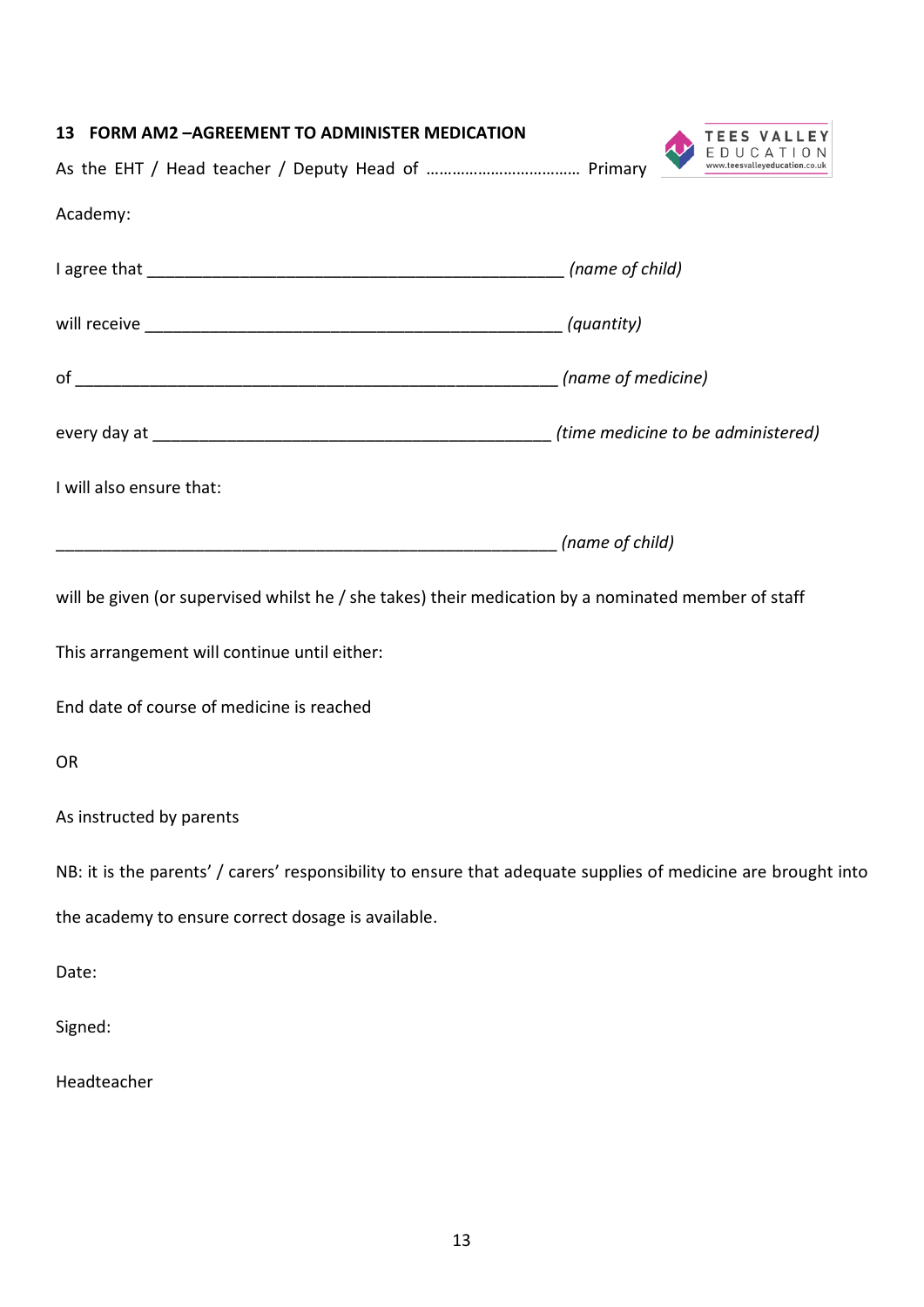# <span id="page-13-0"></span>**14 FORM AM3 - RECORD OF MEDICINE ADMINISTERED TO AN INDIVIDUAL CHILD**



This form should be completed, signed and dated *daily* by members of staff who have responsibility for administering medication to specific pupils as agreed between home and the academy. If the child is absent or does not receive his medication then record 'Did not attend' or 'DNA'. Mistakes should not be crossed out, altered or tippexed etc. The error should be identified with an asterisk (or two asterisks if it is not the first error on the page). Then on the next line write 'ENTERED IN ERROR. SHOULD READ…'

#### **RECORD OF MEDICINE ADMINISTERED TO AN INDIVIDUAL CHILD**

| Name of Academy                   |        |
|-----------------------------------|--------|
| Surname                           |        |
| Forename (s)                      |        |
| Date of Birth                     | F<br>M |
| Class                             |        |
| <b>Condition or illness</b>       |        |
| Name of person who brought in     |        |
| medication                        |        |
| Date medicine provided            |        |
| Name and strength of medicine     |        |
| Quantity received                 |        |
| Expiry date                       |        |
| Quantity returned (if applicable) |        |
| Dose and frequency of medicine    |        |

### **Checked by:**

#### **Staff signature: Parent signature:**

| Date                        |  |  |
|-----------------------------|--|--|
| Time given                  |  |  |
| Dose given                  |  |  |
| Any reactions               |  |  |
| Name of member of staff     |  |  |
| administering medication    |  |  |
| Staff initials of staff who |  |  |
| checked administration      |  |  |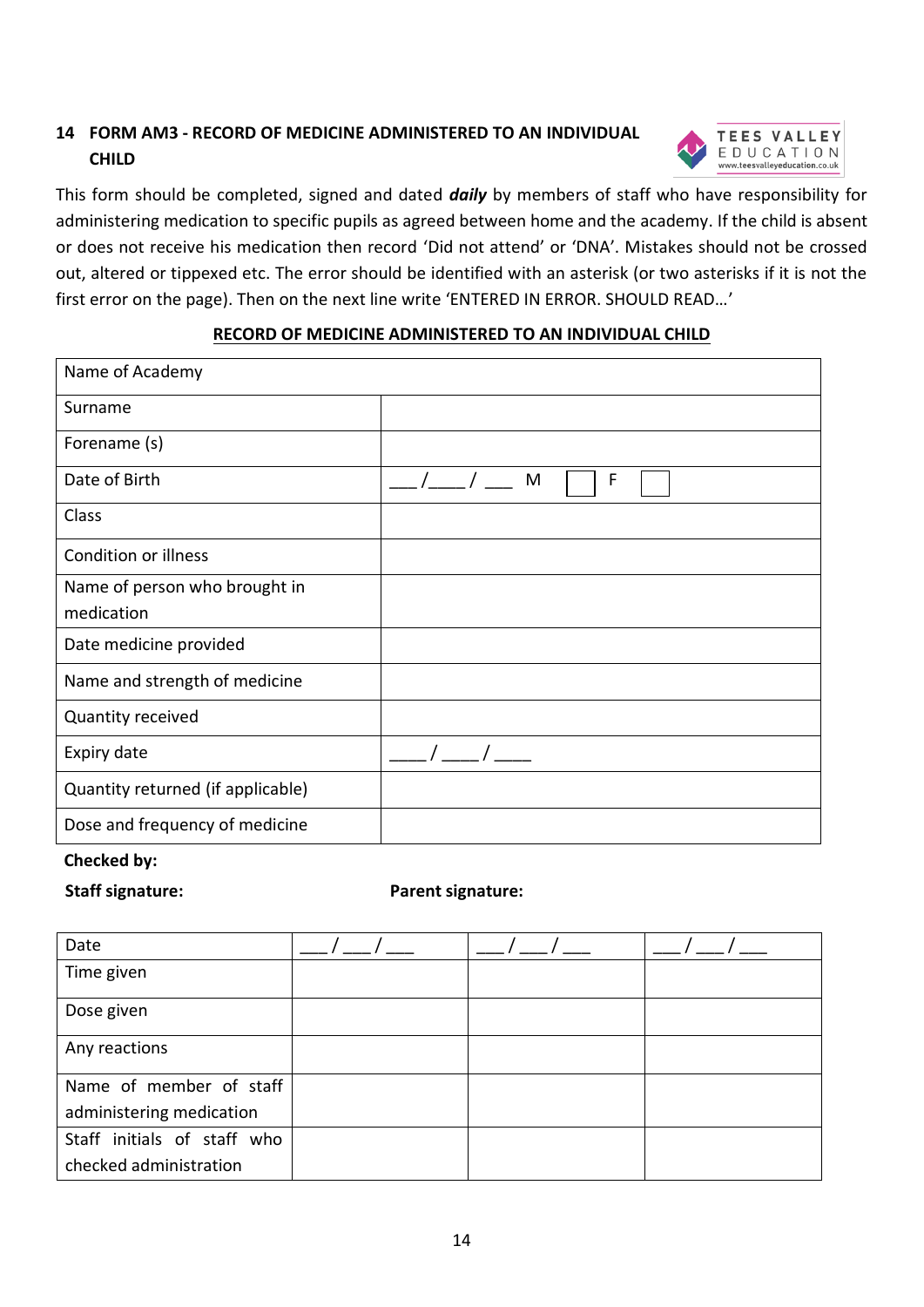| Date                    |  |  |
|-------------------------|--|--|
| Time given              |  |  |
| Dose given              |  |  |
| Any reactions           |  |  |
| Name of member of staff |  |  |
| Staff initials          |  |  |

| Date                    |  |  |
|-------------------------|--|--|
| Time given              |  |  |
| Dose given              |  |  |
| Any reactions           |  |  |
| Name of member of staff |  |  |
| Staff initials          |  |  |

| Date                    |  |  |
|-------------------------|--|--|
| Time given              |  |  |
| Dose given              |  |  |
| Any reactions           |  |  |
| Name of member of staff |  |  |
| Staff initials          |  |  |

| Date                    |  |  |
|-------------------------|--|--|
| Time given              |  |  |
| Dose given              |  |  |
| Any reactions           |  |  |
| Name of member of staff |  |  |
| Staff initials          |  |  |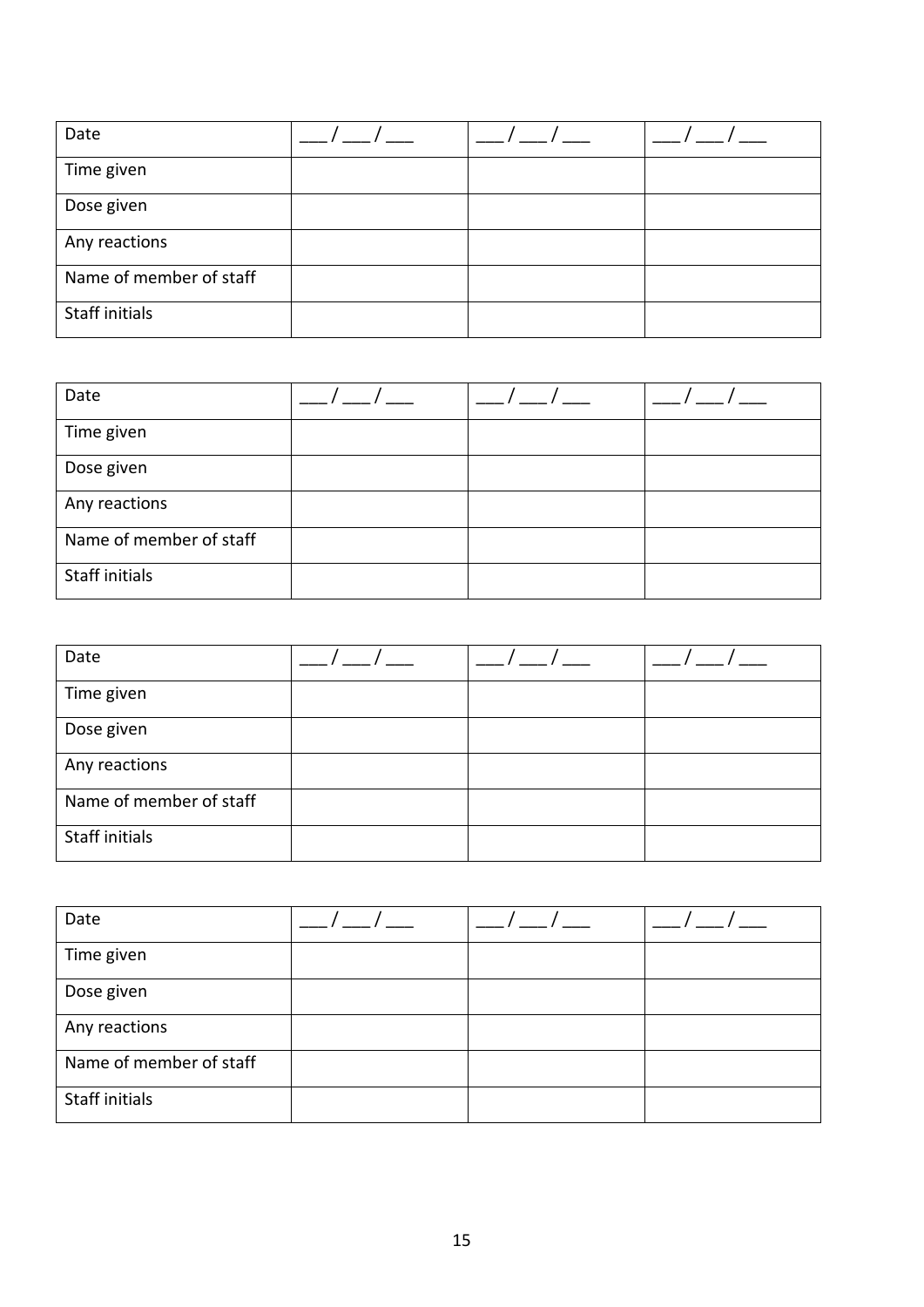#### **15 FORM AM4 RECORD OF MEDICINES ADMINISTERED TO ALL CHILDREN**



#### **RECORD OF MEDICINES ADMINISTERED TO ALL CHILDREN**

<span id="page-15-0"></span>

| <b>ACADEMY RECORD :</b> |                        |             |                            |                      |                         |                       |                      |
|-------------------------|------------------------|-------------|----------------------------|----------------------|-------------------------|-----------------------|----------------------|
| <b>DATE</b>             | Child's<br><b>Name</b> | <b>Time</b> | Name of<br><b>Medicine</b> | <b>Dose</b><br>Given | Any<br><b>Reactions</b> | Signature<br>of Staff | Print<br><b>Name</b> |
|                         |                        |             |                            |                      |                         |                       |                      |
|                         |                        |             |                            |                      |                         |                       |                      |
|                         |                        |             |                            |                      |                         |                       |                      |
|                         |                        |             |                            |                      |                         |                       |                      |
|                         |                        |             |                            |                      |                         |                       |                      |
|                         |                        |             |                            |                      |                         |                       |                      |
|                         |                        |             |                            |                      |                         |                       |                      |
|                         |                        |             |                            |                      |                         |                       |                      |
|                         |                        |             |                            |                      |                         |                       |                      |
|                         |                        |             |                            |                      |                         |                       |                      |
|                         |                        |             |                            |                      |                         |                       |                      |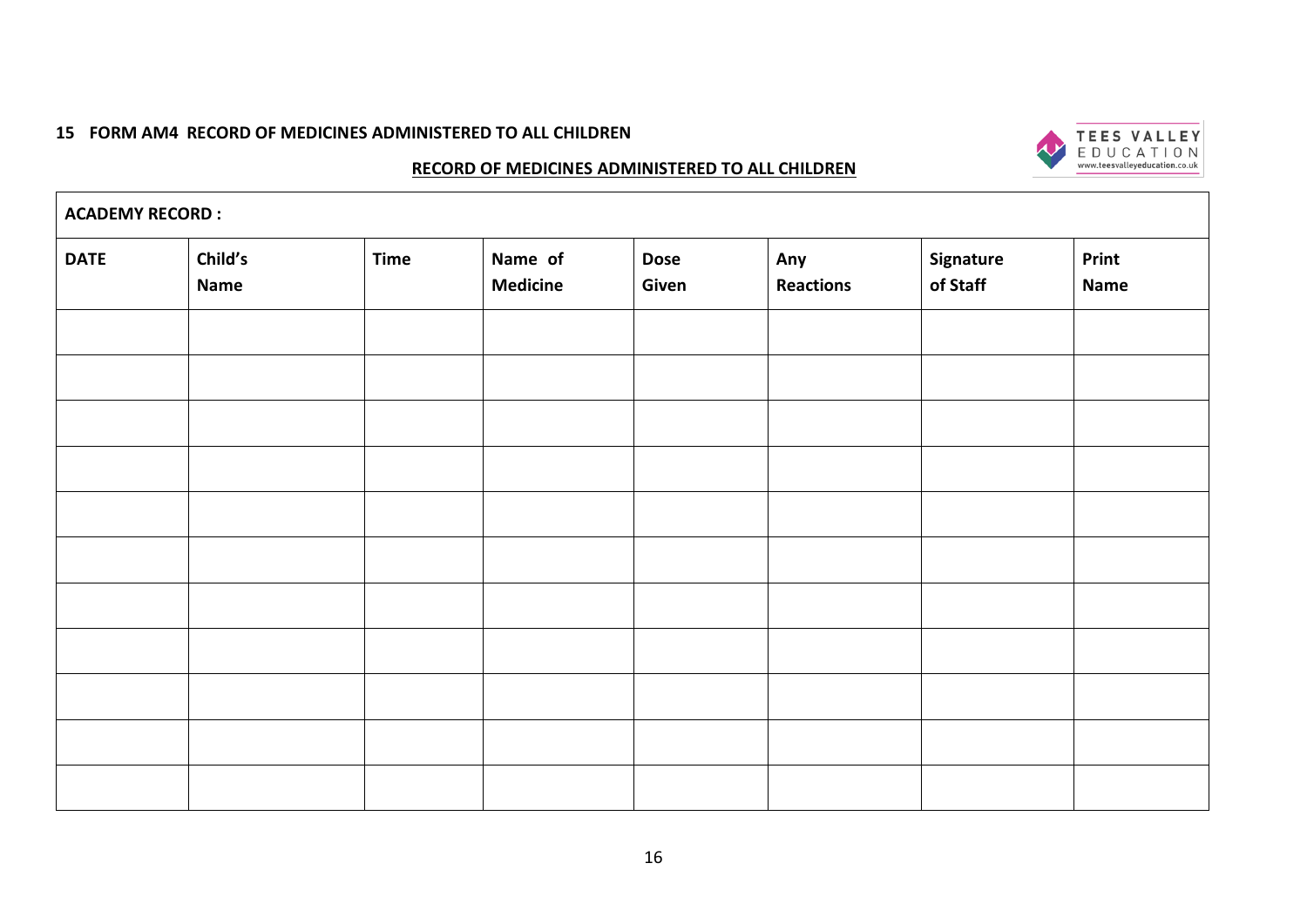#### <span id="page-16-0"></span>**16 FORM AM5 - MEDICAL TRAINING FOR STAFF**



#### **MEDICAL TRAINING FOR STAFF**

| Name of Academy                                            |  |      |  |  |
|------------------------------------------------------------|--|------|--|--|
| Name                                                       |  |      |  |  |
| Type of training received                                  |  |      |  |  |
| Name(s) of condition                                       |  |      |  |  |
| <b>Medication involved</b>                                 |  |      |  |  |
| Date training completed                                    |  |      |  |  |
| Training provided by                                       |  |      |  |  |
| I confirm that<br>has received the training detailed above |  |      |  |  |
| and is competent to administer the medication described.   |  |      |  |  |
|                                                            |  |      |  |  |
| Trainer's signature                                        |  | Date |  |  |
| I confirm that I have received the training detailed above |  |      |  |  |
| Trainee's signature                                        |  | Date |  |  |
| <b>Proposed Retraining Date</b>                            |  |      |  |  |
| <b>Refresher Training Completed</b>                        |  |      |  |  |
| <b>Trainer</b>                                             |  | Date |  |  |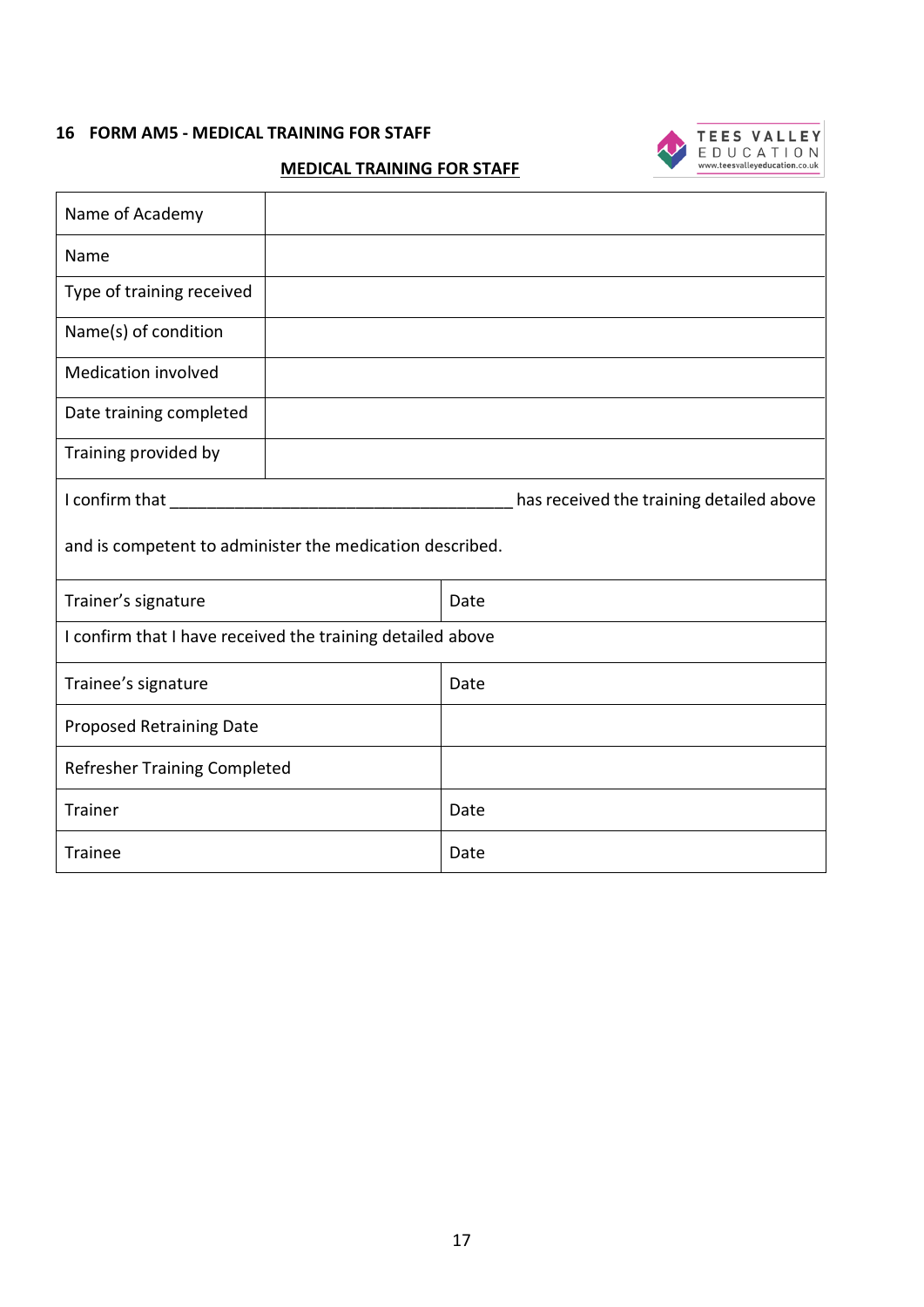# <span id="page-17-0"></span>**17 FORM AM6 - NOTIFYING PARENTS OF THE USE OF INHALERS IN THE ACADEMY**



Dear Parent/Carer

This letter is to inform you that………………………………….has had problems with their breathing today.

This happened at………………am/pm Where …………………………………………………..

| Please tick as appropriate                                                                |  |
|-------------------------------------------------------------------------------------------|--|
| They used their inhaler independently                                                     |  |
| A member of staff helped them to use their asthma inhaler                                 |  |
| They did not have their own asthma inhaler with them, so a member of staff helped them to |  |
| use the emergency asthma inhaler containing salbutamol.                                   |  |
| Their own asthma inhaler was not working, so a member of staff helped them to use the     |  |
| emergency asthma inhaler containing salbutamol.                                           |  |

They were given/took ……………….. Puffs

Staff signature ………………………………………… Name…………………………………………………………………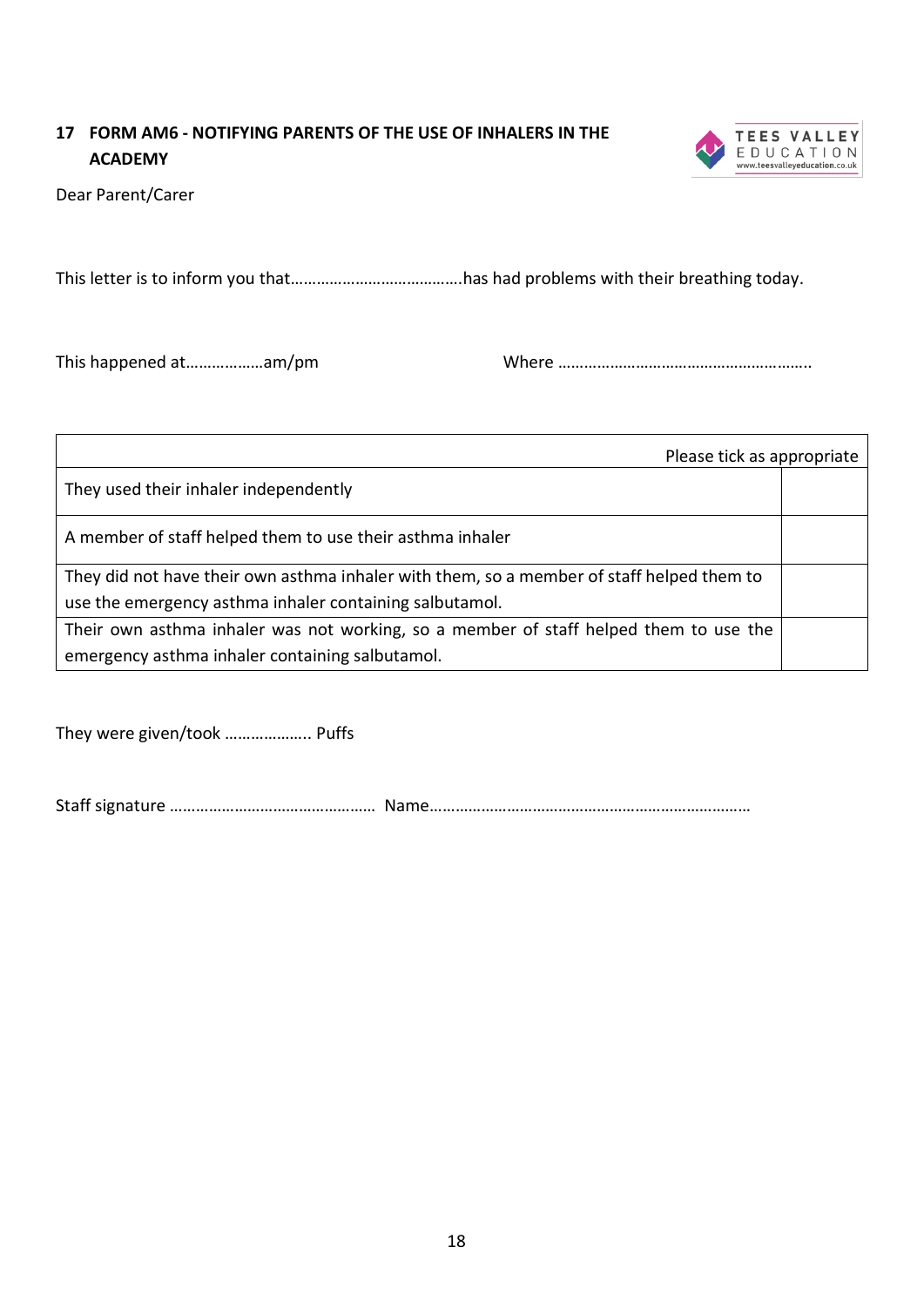# <span id="page-18-0"></span>**18 FORM AM7 - NOTIFYING PARENTS OF THE EMERGENCY ADMINISTRATION OF MEDICINE**



**Date** 

#### Dear Parent/Carer

This letter is to inform you that <u>…………………………………………</u> was given emergency medicine today in school.

| What medicine was given?                                         |  |
|------------------------------------------------------------------|--|
| Why was it given? Explain symptoms                               |  |
| When was the emergency medication<br>administered? Date and Time |  |
| Where did it happen? e.g. lunch hall,                            |  |
| field                                                            |  |
| Who administered the medication?                                 |  |
| Name and role                                                    |  |
| Quantity administered?                                           |  |
| Was an ambulance called?                                         |  |

Staff signature <mark>……………………………………………</mark>…………………………Name<mark>………………………………………………………………………</mark>………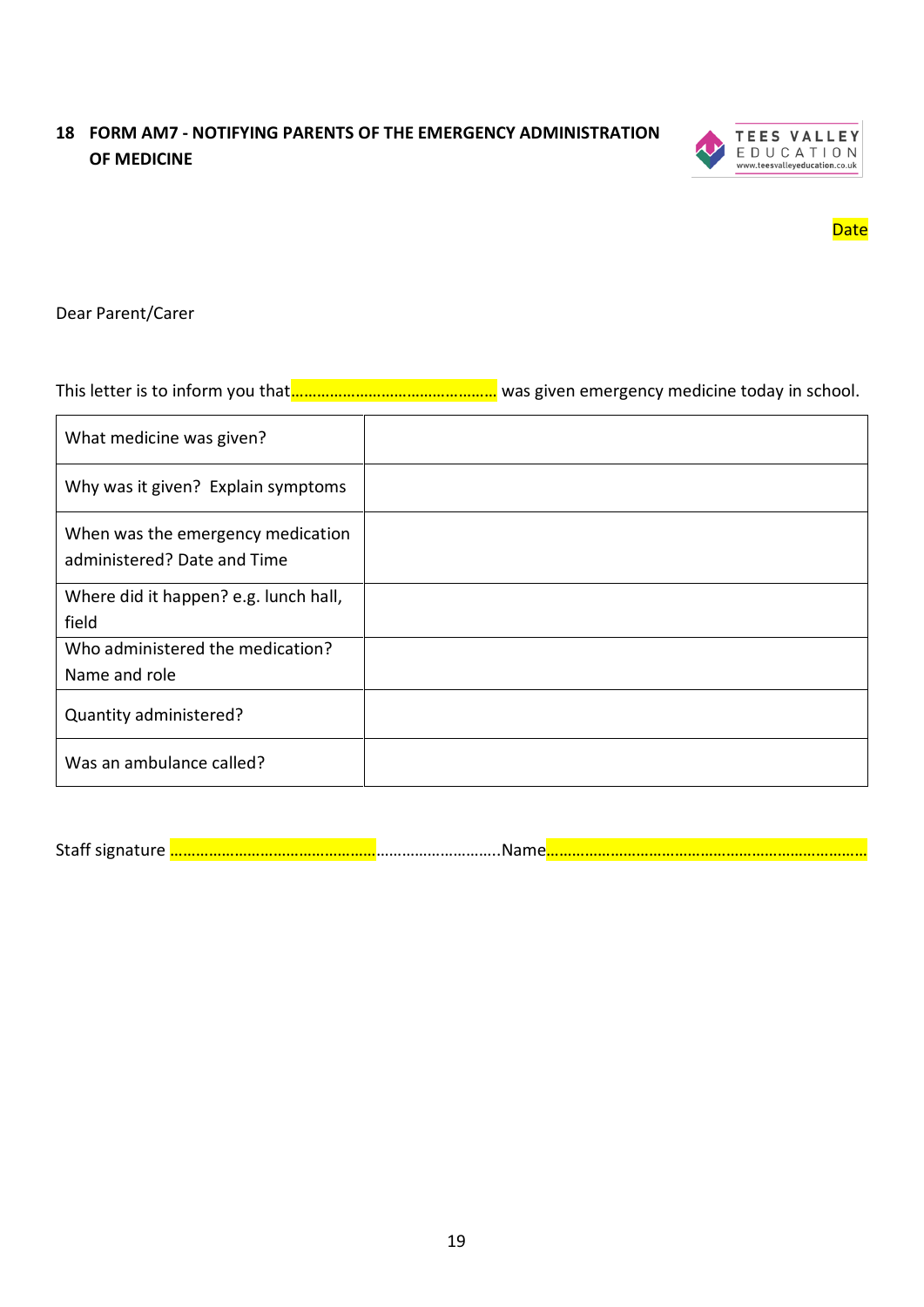#### <span id="page-19-0"></span>**19 FORM AM8 -INDIVIDUAL MEDICAL CARE PLAN**

# INDIVIDUAL HEALTH CARE PLAN



| Name:                                      |  |                             |  |  |  |
|--------------------------------------------|--|-----------------------------|--|--|--|
| D.O.B                                      |  |                             |  |  |  |
| Year Group:                                |  |                             |  |  |  |
| Photograph                                 |  | <b>Details of Condition</b> |  |  |  |
|                                            |  |                             |  |  |  |
|                                            |  |                             |  |  |  |
|                                            |  |                             |  |  |  |
|                                            |  |                             |  |  |  |
|                                            |  |                             |  |  |  |
| <b>Parental Responsibility</b>             |  |                             |  |  |  |
|                                            |  |                             |  |  |  |
|                                            |  |                             |  |  |  |
| Daily Requirements in Academy              |  |                             |  |  |  |
|                                            |  |                             |  |  |  |
|                                            |  |                             |  |  |  |
|                                            |  |                             |  |  |  |
| Additional Information / care requirements |  |                             |  |  |  |
|                                            |  |                             |  |  |  |
|                                            |  |                             |  |  |  |
|                                            |  |                             |  |  |  |
| <b>Emergency Procedure</b>                 |  | <b>Emergency Contact</b>    |  |  |  |
|                                            |  |                             |  |  |  |
|                                            |  |                             |  |  |  |
|                                            |  |                             |  |  |  |
|                                            |  |                             |  |  |  |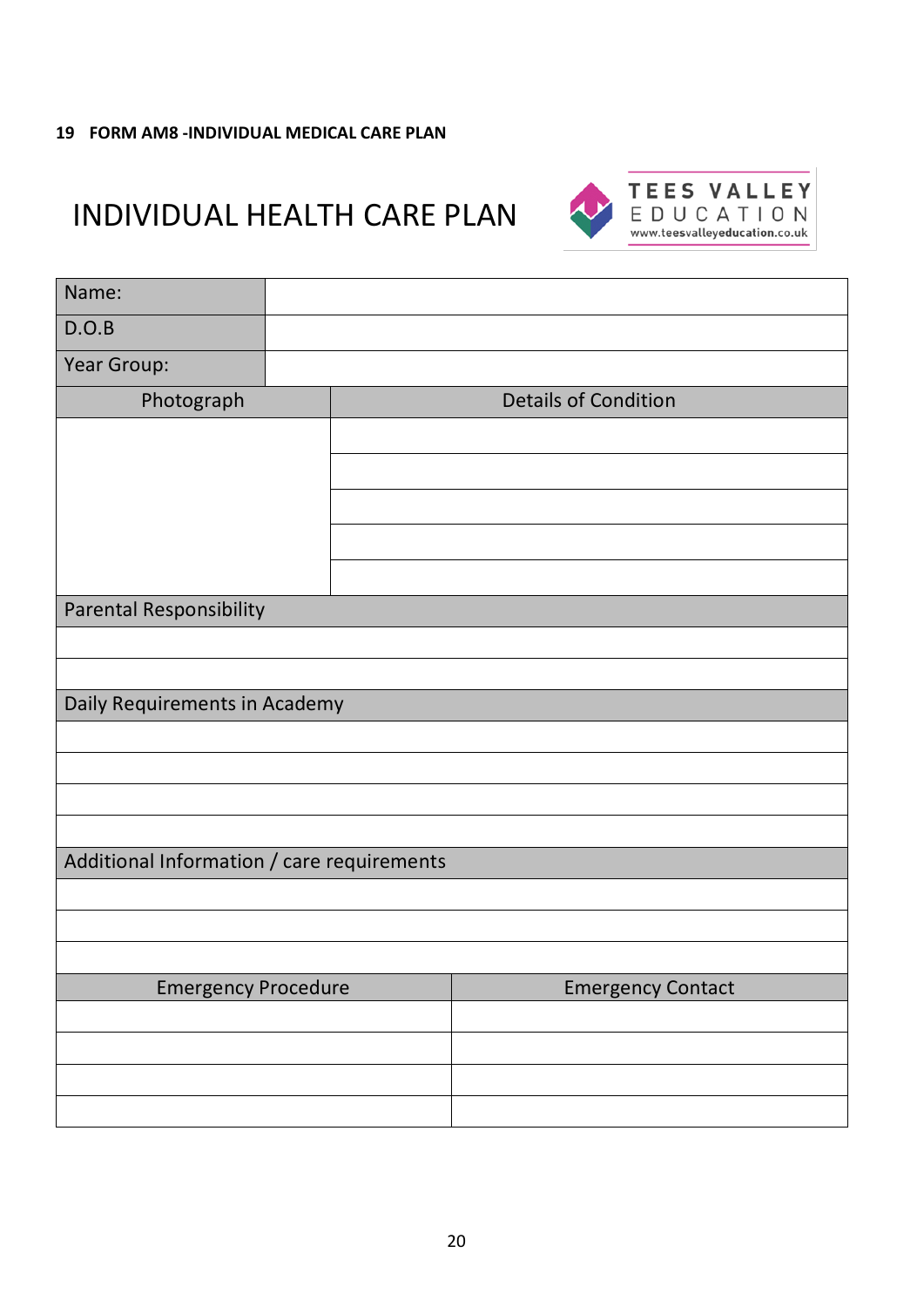| CARE PLAN DISCUSSED AND AGREED WITH ACADEMY NURSE |  |      |  |
|---------------------------------------------------|--|------|--|
| Signed (Nurse)                                    |  | Date |  |
| Signed (Headteacher)                              |  | Date |  |
| Signed (Parent)                                   |  | Date |  |